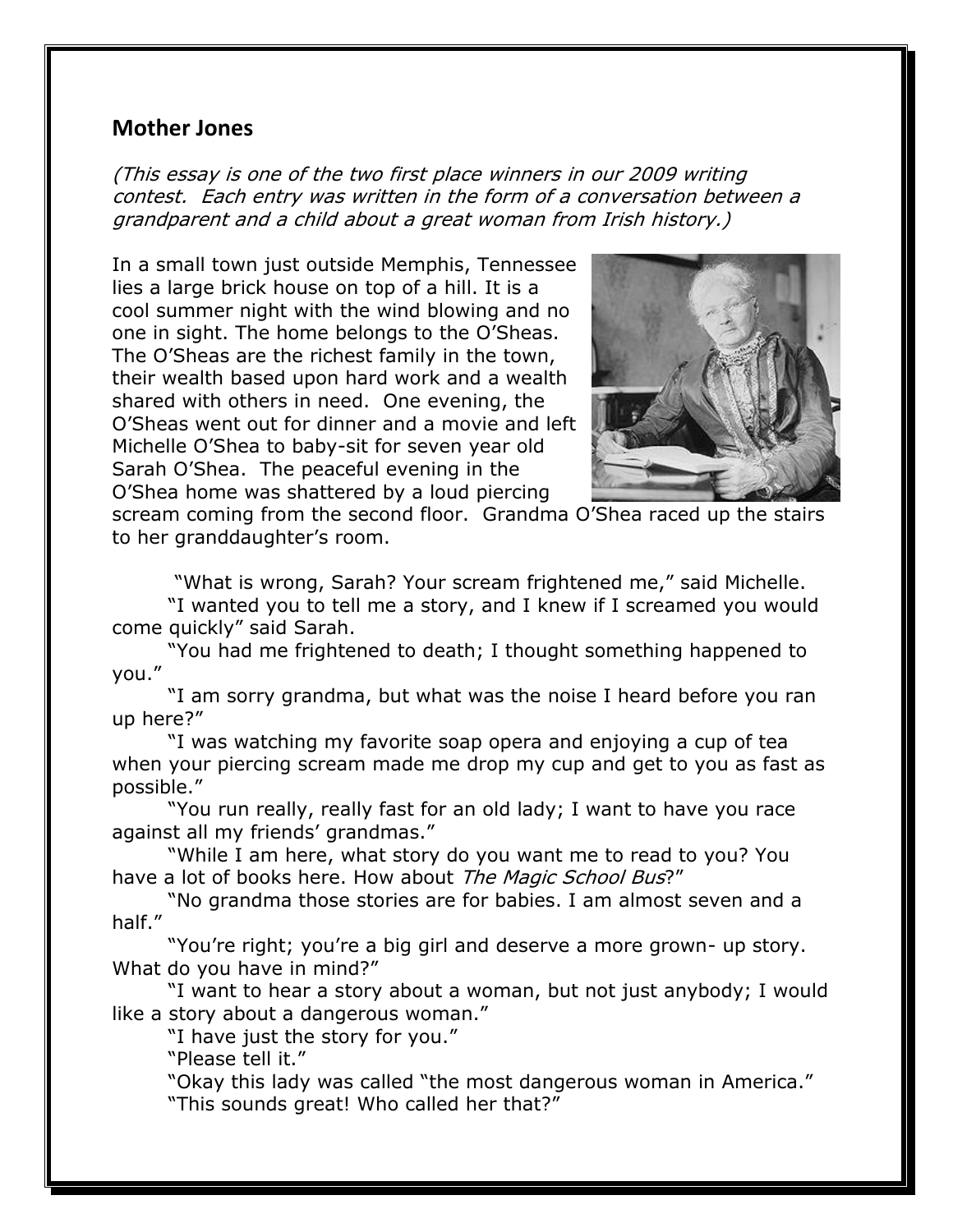"West Virginia District Attorney Reese Blizzard."

"How many people did she kill?"

"None, but she helped millions of people by doing whatever was needed."

"Than how was she the most dangerous woman in America?" "You will see; just let me tell you her story."

"I am sorry, Grandma; please continue."

"All right, so her name was Mother Jones and…."

Sarah quickly interrupts her Grandma "Why is her name Mother?" "I'm going to tell you, just listen."

"So, as you probably know, her real name was not Mother. She was born in Cork, Ireland and given the name Mary Harris by her parents Richard Harris and Ellen Cotter. As a child she watched British soldiers walk down the streets with her fellow Irishmen's heads on the soldiers' bayonets. Mary got her ethics and strong morality from her grandfather, an Irish freedom fighter. When she was five, her grandfather was hanged, forcing the family to emigrate to America. The family grew up in the small town of Monroe, Michigan. She was a school teacher there, then moved to Chicago, Illinois to be a dressmaker, and then moved to Memphis to be a school teacher again."

"Mary Harris lived right by my house?"

"She lived five minutes from here"

"I can not believe that we live five minutes away from the most dangerous woman in America!"

"We don't."

"You just said it was five minutes away."

"I did, we live five minutes away from where Mary Harris used to live."

"She doesn't live there

anymore?"

"No, but her stay in Memphis was very significant."

"How?"

"She met her future husband, Greg Jones, in Memphis without him she might have been known as Mother Harris."

"Grandma, you have told me everything about Mother Jones, but what did she do that was so special?"

"Mary Harris was a labor and community organizer." "What does that mean?"

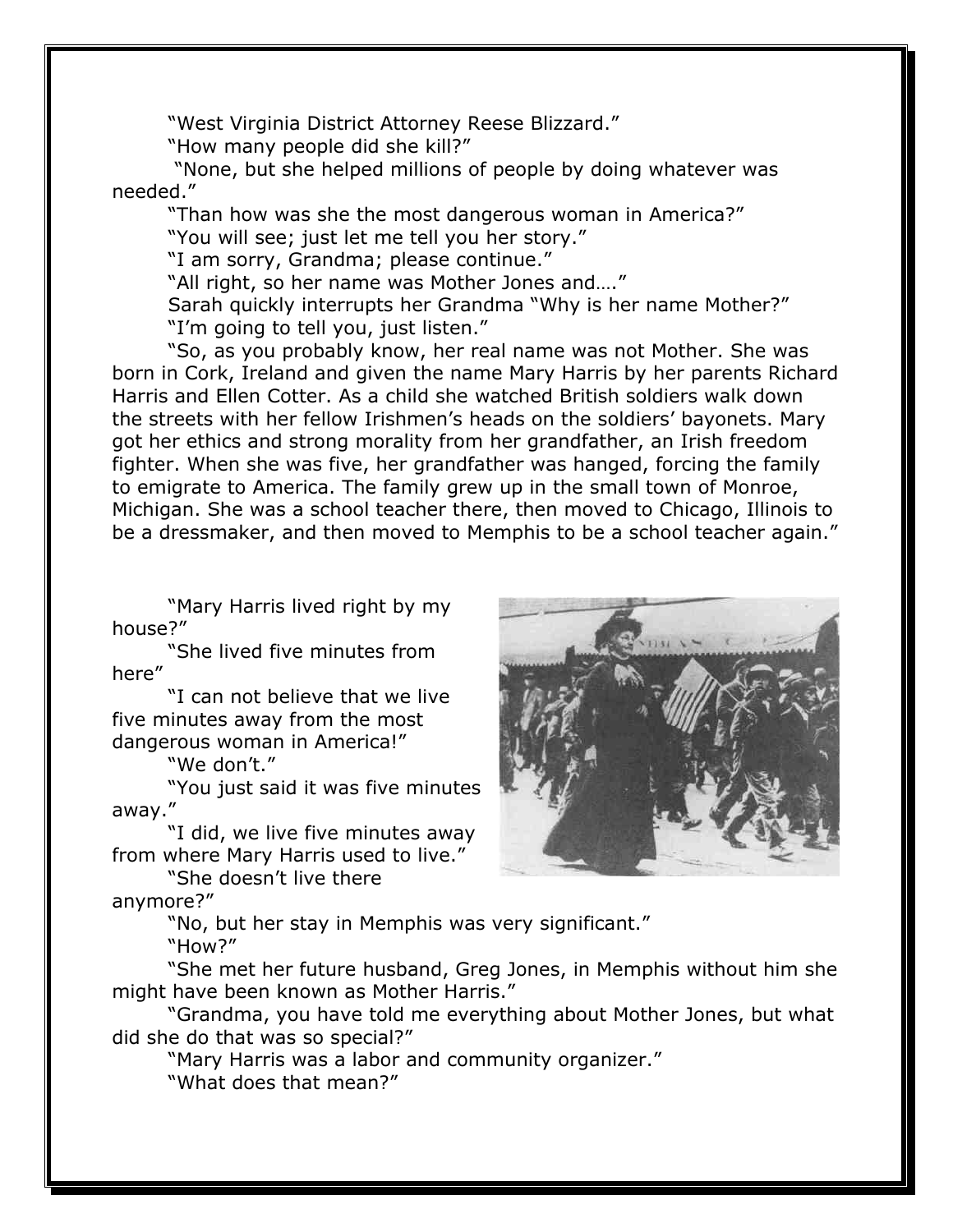"It means that she spent her whole life to better the lives of others; she lobbied for workers' rights. Her husband George taught her a lot about rights and labor unions. He taught her everything he knew until 1867."

"What happened in 1867, Grandma?"

"Let's just skip that part; you are not old enough."

"I am a big girl, Grandma; I can handle it."

"All right then I will tell what tragically happened to her in 1867. Within one week her husband and four children all passed away."

"How did they die?"

"They got the yellow fever that killed them all. After this happened, she moved back to Chicago to resume her career as a dressmaker."

"In search for a family, she adopted toilers who called her Mother. This is how her name changed from Mary Jones to Mother Jones. Mother Jones sewed dresses for the wealthy who lived in glamorous houses, and then she would look outside her shop and wonder why there were so many poor people when these people had so much money. During the Industrial Revolution, big businesses came about. The workers of these businesses needed to be represented because they lacked rights. She would help out during strikes and have educational meetings for all workers. After the 1890s she was an advocate for coal miners and worked for the United Mine Workers. Mother Jones was also a member of the Socialist Party. Did you know that if it were not for Mother Jones, you might be working right now?"

"That's funny, Grandma; I am only seven years old."

"I am serious. In the 1900s, children were forced to work in factories, but Mother Jones changed that. She organized a children's march from Pennsylvania to Oyster Bay, New York where President Theodore Roosevelt lived. They marched, screamed and held signs that said, "We want to go to school and not the mines!" Even though Theodore Roosevelt would not meet



with the childrens' rights activists, the problem was brought to the public eye. This march helped bring about laws against child labor."

"What did she do that made her get the title of 'The most dangerous woman in America?' That's all I want to know; did she kill anyone?"

"No, she did not commit murder, but she was held under house arrest and sent to prison in West Virginia with numerous other labor workers for attempted murder. Her arrest had the public going crazy, demanding that she be released right away. She was soon released and the Senate had an investigation of the coal mines."

"Why did she give up her whole life just to help others?"